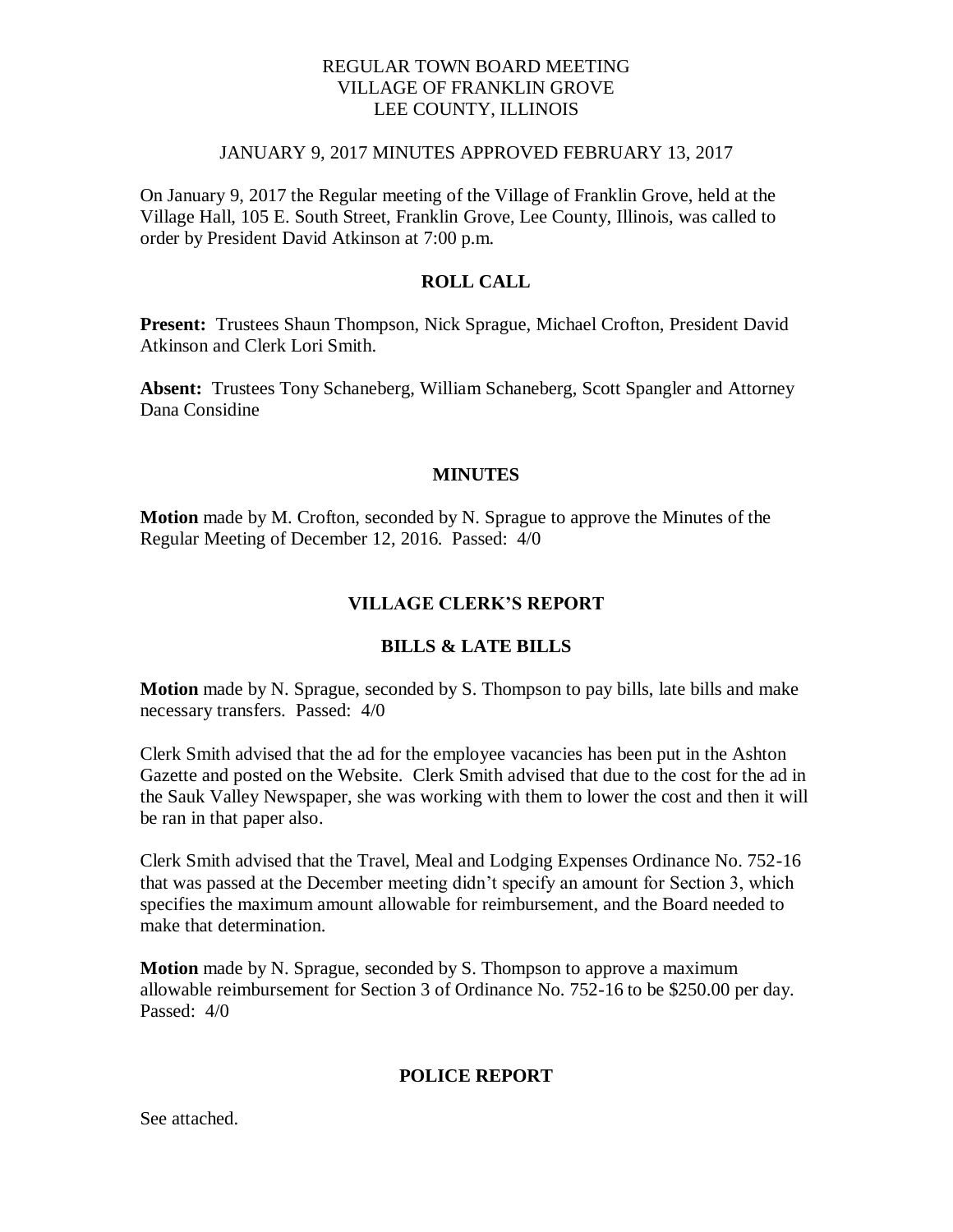# **LEGAL ISSUES (Attorney Considine)**

None

## **GENERAL ISSUES**

**Motion** made by M. Crofton, seconded by S. Thompson to approve amending Village Code to add "Engine Brake Noise Ordinance". Passed: 4/0

**Note:** Trustee Tony Schaneberg and William Schaneberg arrived at 7:20 p.m.

# **RECOGNITION OF VISITORS**

See attached.

Chad Murphy requested the board look at the burning ordinance to see if they could make some changes. He advised that people are burning and allowing it to smolder for hours which is an concern to those with breathing problems. President Atkinson advised that the code addressed it, but we may need to look more at better enforcement.

Robert Schwarz advised he would like to request a zoning change on his property at 308 N. Elm Street to a District 2 Two Family Residential District.

Gary Mason, Zoning Board President, advised that with the information they had, the recommendation by the Zoning Board was that the Village rezone Mr. Schwarz property from a District 1 Single Family Residential District to a District 2 Two Family Residential District.

Gary Mason was advised that a Public Hearing would have to be held by the Zoning Board and after the Public Hearing he bring the recommendation to the board.

**Note:** Trustee Scott Spangler arrived at 7:28 p.m.

# C**OMMITTEE REPORTS**

# **STREETS & ALLEYS**

(T. Schaneberg Chairman)

Trustee Schaneberg looked into the signs for "Excessive Engine Breaking Noise Prohibited". He was going to be checking to see if the State or County would provide any or all of these signs.

# **WATER & SEWER**

(W. Schaneberg Chairman)

Trustee Schaneberg advised that Illinois Rural Water will be looking at the school water line.